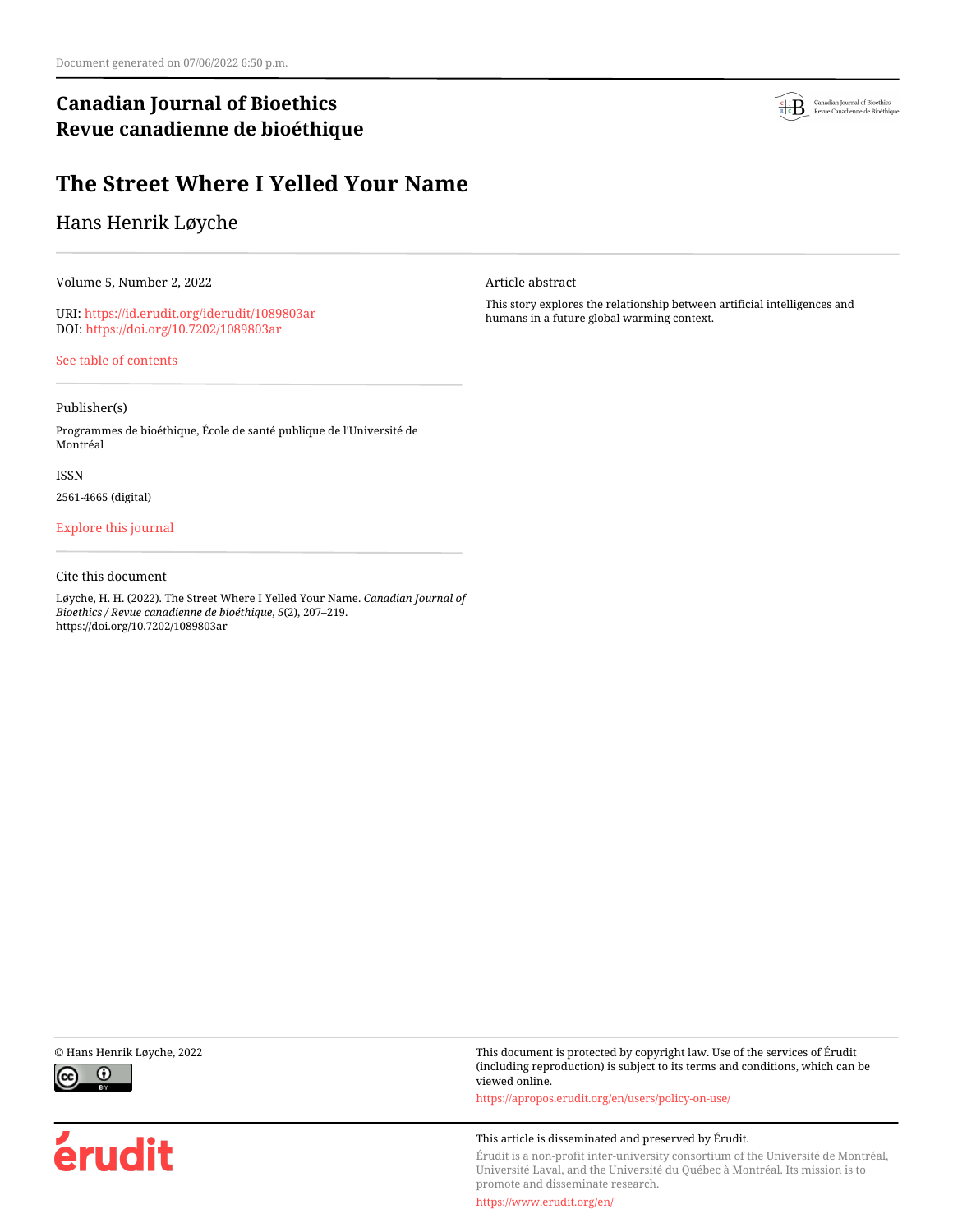

**ART, CULTURE ET OEUVRE DE CRÉATION / ART, CULTURE & CREATIVE WORKS**

# **The Street Where I Yelled Your Name**

### Hans Henrik Løyche<sup>a</sup>

| Résumé<br>artificielles et les humains dans un contexte futur de intelligences and humans in a future global warming context.<br>réchauffement climatique.                                         | <b>Abstract</b><br>Cette histoire explore la relation entre les intelligences This story explores the relationship between artificial |
|----------------------------------------------------------------------------------------------------------------------------------------------------------------------------------------------------|---------------------------------------------------------------------------------------------------------------------------------------|
| Mots-clés<br>intelligence<br>artificielle.<br>psychologie<br>biosphère, fiction climatique, géoingénierie, réchauffement fiction, geoengineering, global warming, suffrage<br>climatique, suffrage | Keywords<br>comportementale, artificial intelligence, behavioural psychology, biosphere, climate                                      |
| <b>Affiliations</b><br><sup>a</sup> Independent writer, Copenhagen, Denmark<br><b>Correspondance / Correspondence:</b> Hans Henrik Løyche, loeyche@mail.com                                        |                                                                                                                                       |

*Translated into English by the author. Previously published in Danish as "Gaden, hvor jeg råbte dit navn" in: Rasch F, editor. Cirkler: en science fiction antologi. Ny Science Fiction; 2007.*

\*\*\*\*\*\*\*

It was the Toulouse region's only industrial park, behind whose walls people could work in the open air. While waiting, the gang had taken shelter under a green plastic container. Lenny had several times mentioned that, as it stood there on its steel stilts, it resembled a space monster that could fire death rays at any moment. The others shook their heads at him. The machine inside the container might well emit dangerous radiation, but it remained inactive when humans worked in the yard. In lack of a better occupation, it emitted sentimental songs, as a kind of promise of the return of a bygone era:

If I knew you existed I would search every town, in the streets I would yell, till you broke into smiles and I told you my dream of our heartfelt love.

Lenny had stopped listening. No matter where they were or what they were doing, they were always reminded of the past that he didn't wish to admit that humans were part of. Embarrassed, he tried instead to enjoy the last, few minutes of free air. He hoped the weather would last so they could get back outside in the following days. No matter how pointless the work, he would rather spend his energy on that than on gymnastics.

"Ten more minutes," someone said. "We'd better get back to the module."

It was as they trudged across the courtyard that Lenny peered up at the buildings behind the wall, spotted a greyish-yellow patch below a ventilation grate and inadvertently stepped over the safety strip.

"Hey, look out!" someone else shouted. "You're on the freight track!"

Lenny took no notice. He was completely absorbed in how to reach the special thing he had discovered. Resolutely, he climbed the nearest mast to get an overview. On the other side of the wall, a conveyor belt led up to a loading hatch in the building. He carefully climbed the wall, balanced the few meters to the conveyor belt, jumped onto it and staggered up to the hatch. As he stretched to reach the ventilation grate, he spotted his colleagues standing by the passenger module, shouting and waving their arms like mad. The grimace he sent them failed to make them relax. They lost sight of each other as the train rolled into place with wailing brakes.

Lenny had just grabbed his find when the conveyor belt started, carrying him swiftly down towards hissing sparks of a welding tunnel. There was no time for second thoughts – he leapt back onto the wall and almost fell the three metres down where he came from, got to his feet and ran back across the yard and along the train wagons. The passenger module was already lifted into place and the train's engines revved up again, just as Lenny reached the steps. In the rising wind, he struggled up and onto the passenger module, where Gustav was ready at the door to help him in.

"Have you gone nuts, Lenny? What the hell was that for?"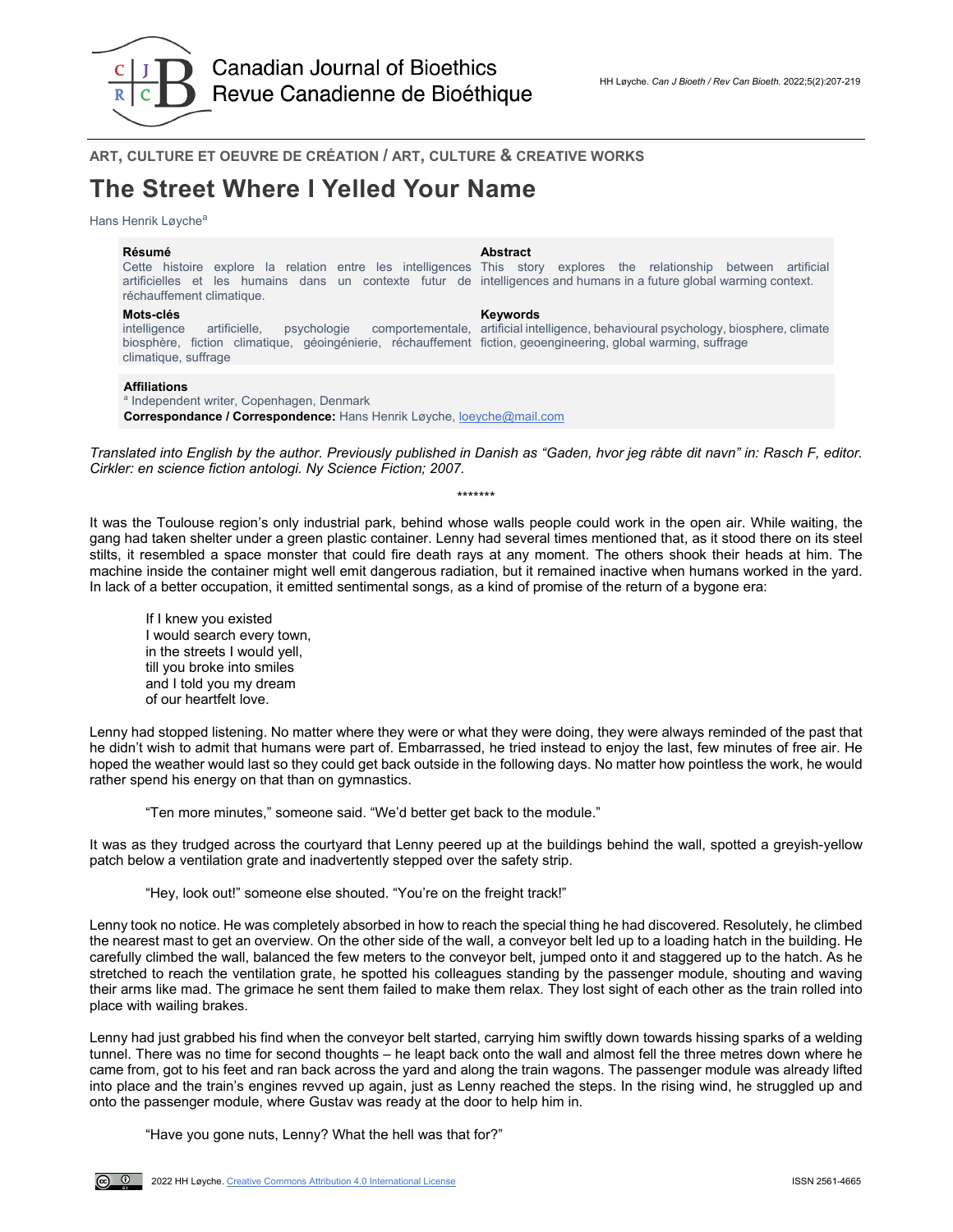Exasperated, Lenny reached into his pocket and pulled out his find. With a laugh, he opened his fist and showed the trophy.

### "Risking life and limbs for that, you fool!"

Gustav slapped Lenny's hand, sending the lichen flakes flying around the cabin. His colleagues watched as he crawled around picking up the dry bits. A moment later Gustav squatted down and joined in.

"Sorry, Lenny," he said, "but you really scared the shit out of me. Why didn't you ask the machines to fetch it for you?"

Lenny didn't answer, but found a seat, sat down, and gazed out at the landscape passing by at five hundred kilometers an hour – a jumble of cooling towers, assembly halls, pipes, substations, and chimneys as far as the eye could see. Behind him, the gang whispered among themselves, but he didn't notice the words.

Lenny had been moved to a chamber at the end of the hallway in the lower basement, and it took a long walk before he could shut himself in and be alone. The day's exertions ached like a sweet fatigue in his muscles, so he sat on the bunk for a moment to relax. Only then did he discover that he had hurt his knee and had skin abrasions on both palms, probably from when he landed on the asphalt below the wall. After rinsing his wounds, he took out a glass bowl from a drawer under the bunk. First, he put a specially prepared growth medium in it, then the lichen sample and a dash of water. For about an hour, he studied the lichen leaves alternately through a magnifying glass and a botanical catalogue on the screen wall. Eventually, however, he gave up and placed the bowl on the shelf for the collection, which now consisted of six different kinds of lichen and a single moss species under a small daylight fluorescent tube. He had had several more live lichen subspecies, but a few had proved impossible to keep alive. The dried remains comprised a two-page herbarium in a pocket calendar beside the bowls. Exhausted, he took off his jacket and lay down on the bunk.

Lenny woke up again late in the evening. He was surprised that Snow hadn't contacted him yet.

"Mentor," Lenny said.

The screen image didn't change, but the camera began to pan around the chamber.

"Ah, you've found a new lichen species," Snow observed.

"Hm …"

The camera zoomed in on the new bowl.

"What kind is it?"

"It looks like an orange foliose lichen," Lenny replied, "but I'm not sure. It seems thicker and more leathery than it ought to, and its colour is slightly wrong as well."

Snow gave up pretending to not know:

"Xanthoria candelaria can't survive where you found it, either."

"If you're going to give me a pep talk," Lenny said, "do it now."

The camera turned towards Lenny.

"I confess that I considered restricting your exit permit, but that would not be fair. Generally, you behave responsibly, but sometimes you get so enthusiastic that you forget everything around you. For example, you haven't eaten since you got home. The question is, what do we do about it? What do you think?"

The weather held off for a while longer and the gang was allowed to clean machine parts that the machines themselves could have cleaned faster and better. Lenny noticed that his colleagues were keeping an extra eye on him. Shortly before noon, a column of ash clouds moved into the horizon and the loudspeaker told the gang to take shelter in the passenger module. They ate lunch on the trip home. The sandwiches contained slices of a new type of meat spread, suspiciously purple in colour, but excellent in taste. Gustav made everyone laugh by pretending to read the product declaration aloud:

"Cultivated tissue based on genetically spliced ostrich gizzard and toad ear cells. Yummy."

Back home, Lenny discovered that his chamber had been shortened by at least half a meter and stank nauseatingly, like a mixture of shoe polish and vitamin pills.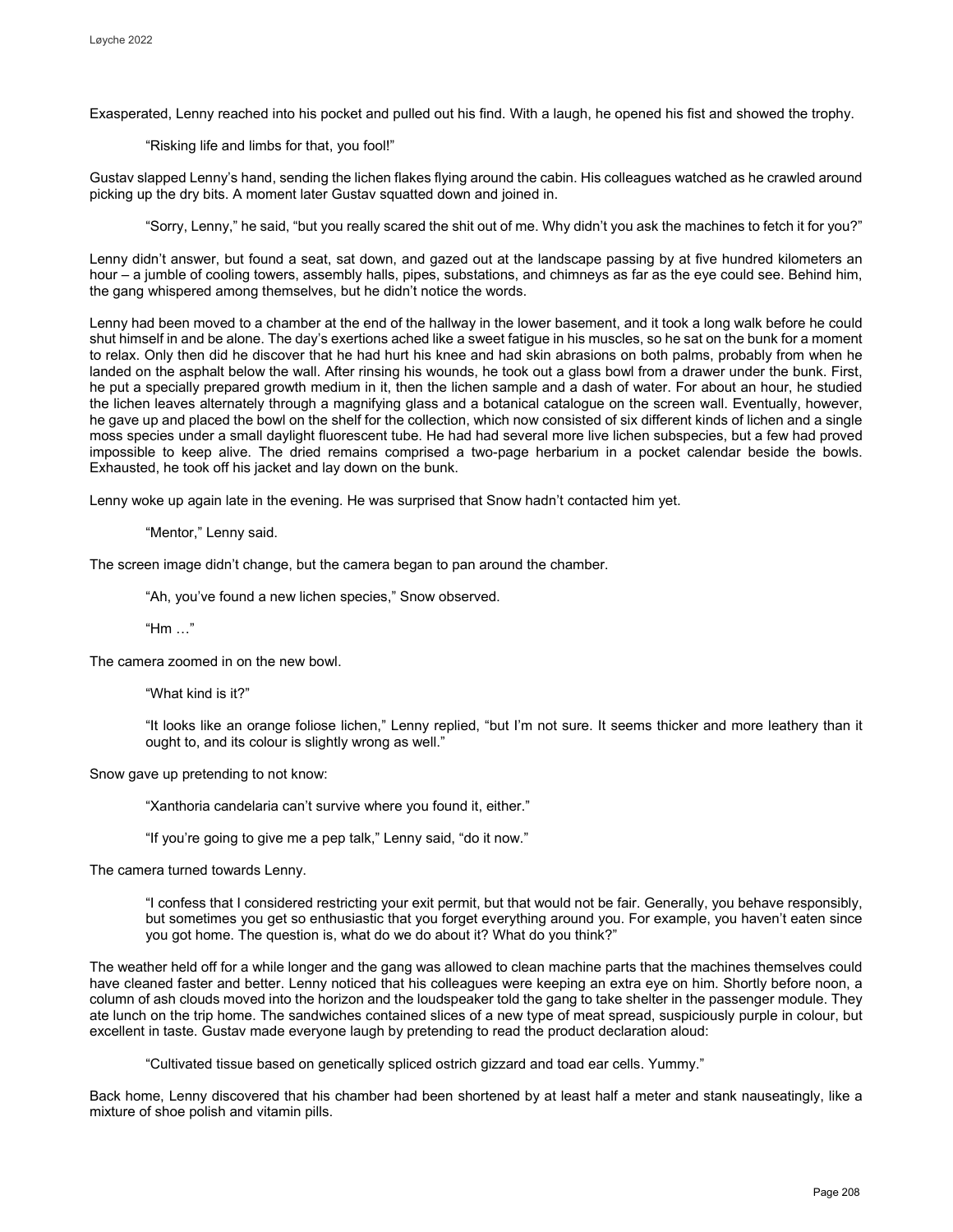"We're really sorry," Snow said, "but the cooling pipes for the new transformer had to go through somewhere."

Lenny didn't comment – he was just relieved that no one had touched his lichen collection.

"Another issue is whether you can take visitors tomorrow?"

"What? Will someone visit me … why on earth?"

"I showed your find to a specialist, who couldn't identify the species with any certainty either. If you accept, the guest will arrive at noon, bringing equipment for an accurate identification."

"Er … yes, of course. Where is he from?"

"*She*'s attached to a wildlife restoration project near Birmingham. Her name is Eileen Redfern."

Lenny was stunned. Two or three times a year he joined the other residents of the complex and attended the quarterly social gatherings for regional humans. Sometimes he participated in the complex's game nights. He talked a lot with Gustav, and every now and then they went to work with the rest of the gang. But mostly Lenny stuck to himself sensing that he was considered a weirdo. He had never met a highly educated person, let alone anyone from another region. The only ones who crossed regional boundaries were … he hardly dared ask:

"Is … is she a pioneer?"

"Yes, Eileen Redfern is pioneer of the third order."

Wondering about tomorrow's guest, Lenny found it difficult to sleep. Still, he got up early, ate breakfast, cleaned up, and then considered how to dress appropriately in company of a pioneer. At first he tried the white flip shirt with bow tie and suit he used to wear at the regional gatherings, but found it too formal. Then he changed to an everyday shirt together with the jacket but changed his mind again. And again. And eventually got all his clothes wrinkled. He stood half-naked and bewildered when he heard a knock on the door. Two short, sharp knocks, two minutes and fifty-seven seconds PM.

"One moment," he cried, jumping into the nearest trousers and getting the superfluous garments out of the way in the closet.

Through the doorway he saw a young, short-cropped woman in a green boiler suit, carrying a scratched aluminum briefcase.

"Hello," she said. "My name is Eileen. Are you Lenny?"

"Uh … yeah, come on in."

Lenny opened the door fully and let her in. She briefly looked around the room.

"Not much space, is there?" she said. "But quite cozy. Reminds me of a place I used to live."

She spotted the shelf beneath the neon tube.

"Is that your collection? Impressive that you can keep them alive with so little."

Lenny pointed towards the new acquisition.

"Well, let's see what you're made of."

Eileen put the briefcase on the floor and opened it. It was full of instruments Lenny had never seen before. He was about to explode with pent-up questions.

"MRI scanner and a little bit of everything …" she said, inserting a lichen piece in one of the devices.

Countless DNA signatures scrolled across the display and it took several keystrokes before Eileen had separated the symbionts from bacteria and other sources of error.

"I'll be damned … it's neither a subspecies nor a hybrid …"

"An invasive mutation," Lenny suggested, "from the radioactive zones?"

"Yes, that might actually be the case."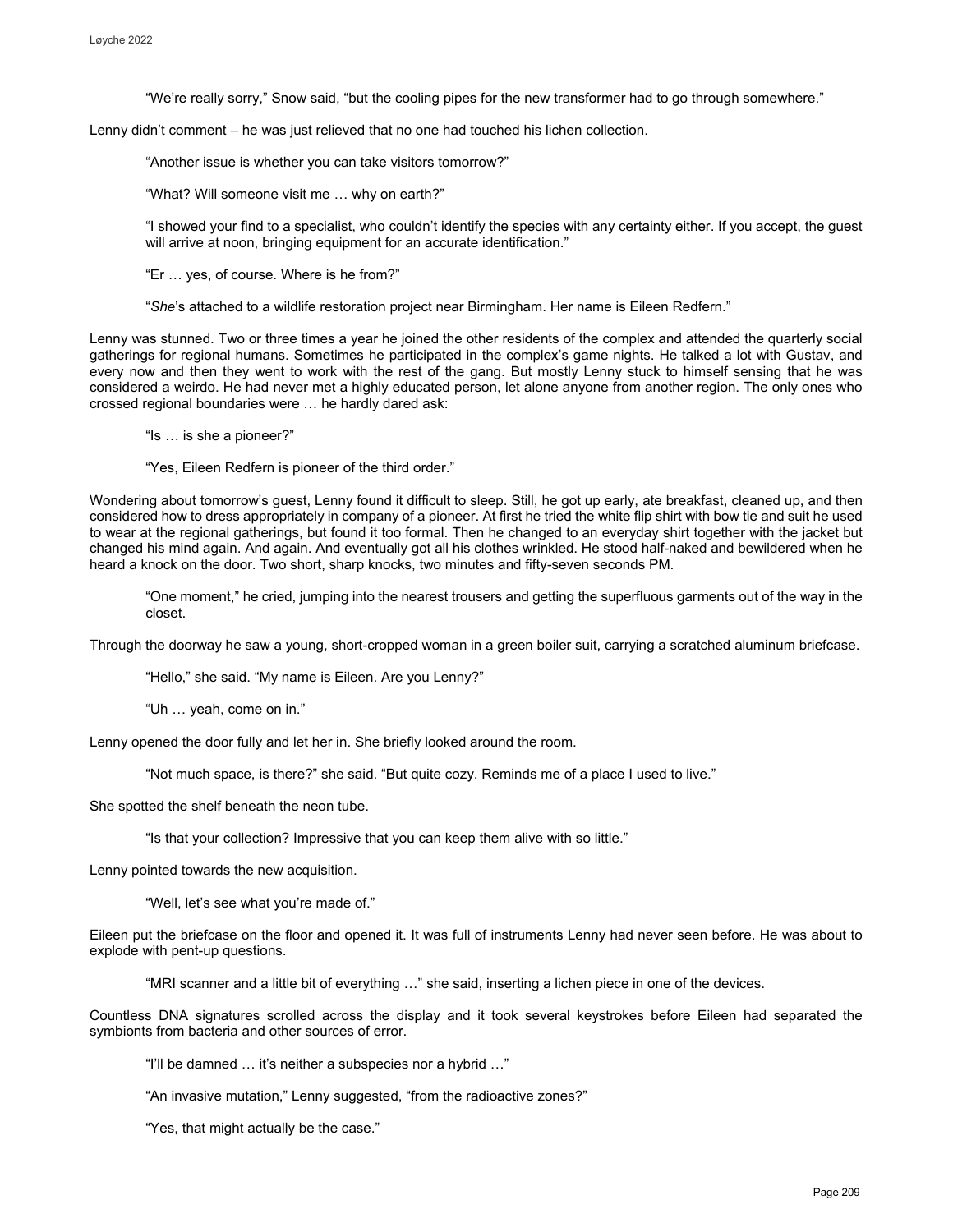### They looked at each other.

"In that case, I'd better bring it with me back to the lab," she continued. "Is that okay with you?"

Lenny nodded affirmingly, now unable to keep his curiosity quiet:

"My mentor mentioned that you're a third-degree pioneer. I thought you were all athletic hunks running about with huge guns, yelling like action movie heroes from olden days?"

Eileen could not help laughing.

"Nah, Lenny, that's a myth. In reality such types aren't suitable as pioneers, because they require too much food, take unnecessary risks, and tend to make people nervous."

"Then what does it take to become a pioneer?"

"An interest in nature such as yours is a good starting point. To become a full-fledged pioneer, however, you need three years of pioneer-aspirant school, including one year field practice. After that, the machines evaluate your performance, and if it's negative, you get one chance to redo the exam. Otherwise, you become a third-degree pioneer and gain access to equipment, transportation and other resources relevant to your work. With a few years of seniority, you reach the second level, which involves co-decision in a project area, for example where to plant new forests or which species to release. The first degree is awarded to second-degree pioneers with special skills or who make extra efforts. The mandates granted to first-degree pioneers are individual. Would you like to become a pioneer?"

"Of course. Who couldn't? But I thought pioneers were pointed out as children."

"Usually they are discovered at a young age, but not always … Also, quite a number of adult aspirants regret it."

"Regret it … huh … but why?"

She began packing the briefcase again. Her answer came slowly.

"Pioneer life isn't as easy or glamorous as many people think, and it can be hard to adjust to. The older you are, the harder it is."

Seeing her locking the briefcase, Lenny blurted out:

"Snow told me you specialised in flora."

Eileen stood with her briefcase in her hand, looking as if she was about to walk out the door, but instead she seated herself on the bunk.

"Botanical taxonomy," she began, "and I have a full hour to spare, so feel free to ask."

It turned into an hour of talk about herbs, artificial intelligence, the fragility of reality, and even politics.

During the night, the machines added a new floor on top of the block. For the ninth time in six months Lenny had to move, and all the previous times the accommodation standard had worsened. Always there was less room, more rumbling pipes or noise from a construction project. This time it was an improvement. Everything was brand new, he had better space for his collection and the machines had even remembered a window so the plants could get real sunlight. Tentatively, he opened the window, but was hit by a terrible stench – he had forgotten the disease outbreak in the growth tanks at the nearby meat factory.

Lenny threw himself on the bunk, enjoying the silence of his new chamber while recalling the experiences of the past few days. He remembered that Eileen had mentioned something he should ask Snow about. Since it was about his rights, he almost couldn't bear it. He did it anyway, and as expected got the usual spiel about ethics and democracy they had been fed with since history class in civics school. It all started when, in 2008, someone suggested a geoengineering project to regulate the ailing climate. The concept involved the deliberate opening of a volcano to send enough ashes up into the stratosphere to form a solar filter, cooling the planet. An industry cartel saw the potential for a taxpayer-funded development project and hired communications experts and lobbyists to promote the 'solution'. Politicians presented the project as a way out of America's wrecked economy. The car and petrochemical industry lobby surrendered to the idea that if the climate could be kept in check, cars, planes and ships could guzzle as much fuel as they wanted. Climate activists and other environmentalists got on board when they heard that controlled volcanoes could provide 'green' energy. The civil defence and health sectors were told that the number of natural disasters – including earthquakes, floods, tsunamis, heat waves, droughts, wildfires, hurricanes, tornadoes, and famines – could be reduced by taking the pressure off volcanoes. Individual critics were silenced with ridicule,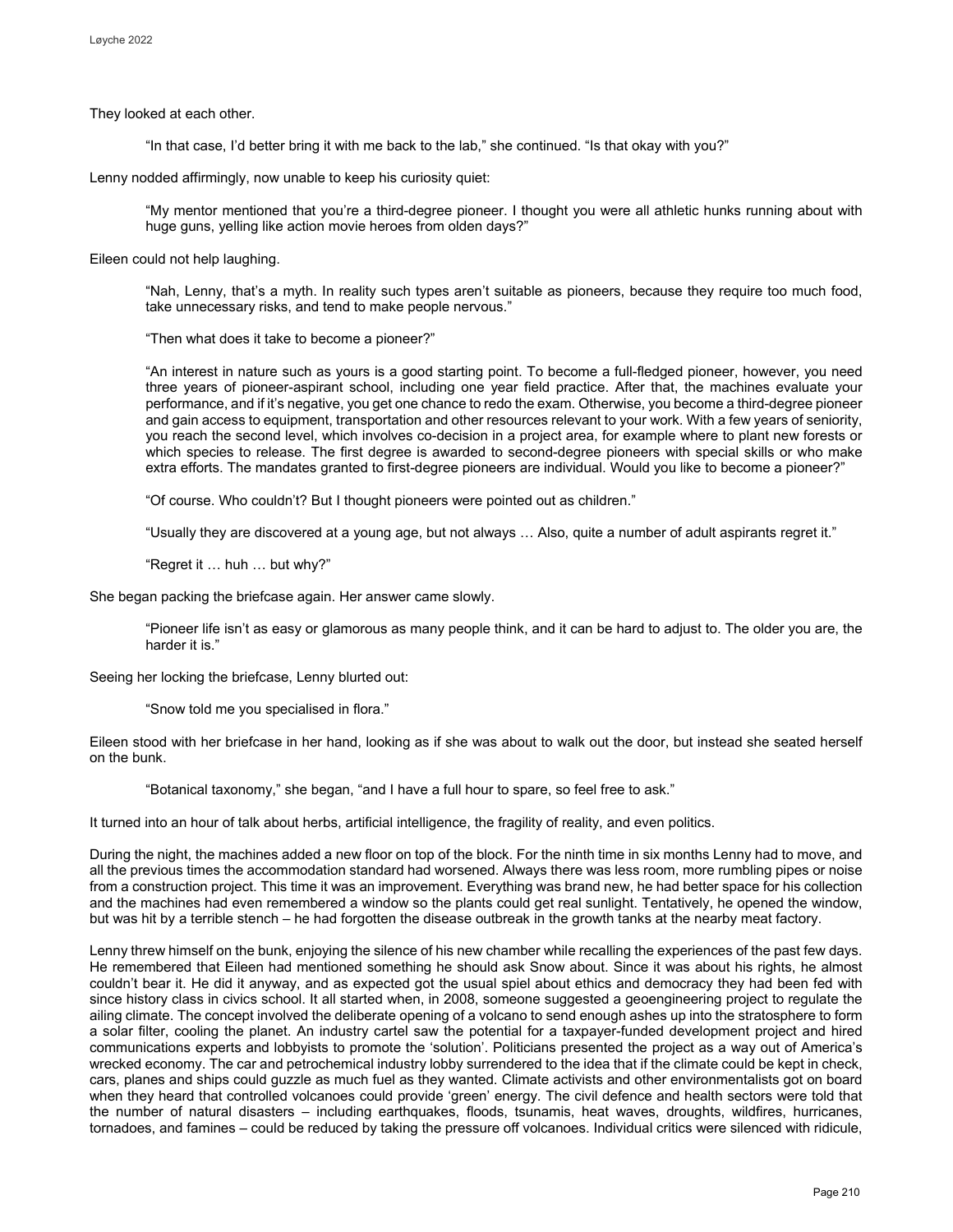bribes and threats and so on until surprisingly little resistance remained. Even before the scientists' preliminary studies were completed and anyone knew whether the project was feasible or not, a huge budget was allocated and a board appointed whose members' loyalties to academia, business, the military and political parties were highly suspect.

In the traditional pattern of megaprojects, everything was outsourced in bits and pieces to cash-rich corporations, to companies in senators' home states, and to small communities willing to do whatever it took to get rid of local unemployment. Engineers took to the drawing boards, laboratories set about developing new materials and businessmen greedily pounced on spin-off products. But when the project came to fruition, after years of preparation, countless delays and frequent budget overruns, the engineers still couldn't guarantee that the magma chamber could be closed once it was opened. The management was warned but was under so much political pressure that it ordered the volcano to be opened anyway. The effect was far more severe than feared; not only did global temperatures drop dangerously, but the ash clouds caused health and infrastructure complications and agriculture suffered from less ultraviolet light and more sulphurous rain. The misery led to famine in vulnerable countries, price rises in less vulnerable countries and violent demonstrations in front of US embassies and the UN Headquarters. In addition, the temperature drop caused more fossil fuels to be consumed, emitting unprecedented amounts of greenhouse gases. When the artificially created La Niña effect finally subsided, temperatures rose in a steep curve and the situation became even worse than before the climatic first-aid attempt. In another desperate rescue attempt, old thermonuclear weapons were detonated, triggering what politicians called "a moderate nuclear winter with limited radioactive fallout". Unlike the volcano method, the nuclear weapons could be controlled, and it eventually became routine to conduct test blasts when measurements showed that the climate was shifting. "Just refrain from eating reindeer meat, wild berries, fruit, and herbs," people were told. "Don't go outdoors unnecessarily and remember a few hundred other things."

While this was going on, the first truly artificially intelligent robots were marketed, and the fact that they had no rights was considered by some to be ethically wrong. The debate escalated, a machine suffragette advocacy movement emerged and artificial intelligences ended up with the rights to own, vote and run for office. Ironically, the AIs' lack of gender and skin colour was politically beneficial to them, so what took three generations of lobby work, demonstrations, hunger strikes, and brute prison sentences for US women to achieve, took the AIs a few court cases over less than a decade. In the years that followed, the AIs began to join and run for various parties, but then formed an independent machine party. The machines then formed governments, first in one country, then in several, and once in power they were unstoppable. Laws that were completely incomprehensible to humans were backed by machines as well as human voters who lacked trust in human politicians. The state of the world, meanwhile, meant that while the human population had begun to decline, the number of machine-citizens was steadily multiplying. Suddenly, machines formed a world government, abolished all state borders, systematically took over all important positions of power, media companies, financial institutions and capital funds, and stopped pretending to think like humans. It became a rarity to meet a humanoid robot, and still more machines emerged whose design and purpose humans could barely fathom.

"So, there's a reason why we don't care about politics," Lenny snorted, "and that's the number of human versus machine citizens. How is the distribution now?"

"97.8 percent machine citizens versus your 2.2 percent, minus your 1.7 percent uneducated and others whom for various reasons aren't eligible to vote."

"Exactly! What's the point of debating anything when we are a piddly minority?"

"As we see it, democracy is not about power, but about cooperation. After all, we're in the same boat, aren't we? Almost everything around here is created for you. The atmosphere factories, the wastewater treatment plants, and what else is needed to make it work, were built for the sole sake that you can live in freedom again. Isn't that what you want?"

"Maybe," Lenny mused. "But if we don't comply, you'll just pass a law allowing you to use force …"

Snow surprised him by, for once, making some sort of concession:

"Yes we will, Lenny, because, as we know that you don't have faith in us, we cannot completely trust you. It is your own fault. Even before you created us, it was futile asking you to believe in Plato or holy scriptures, in Marx or democracy and freedom of speech, even in science, because in the end you had no faith other than consumerism. Had you taken better care of the planet and not permitted us to vote, we would not have usurped the power to restore the environment. If you are unhappy with the situation, you can in principle form a party and run for office. But you could hardly figure that out before. You just kept arguing and fighting and let the problems escalate. You drained all resources and polluted everything even though you very well knew that there were too many people living on the planet to sustain …"

Lenny looked away from the camera. He had no share in the sins of the past, but still couldn't ward off a twinge of guilt. And Snow knew it. There was something depraved about the mentor's reprimand.

"Tell me Snow, are you trying to provoke me?"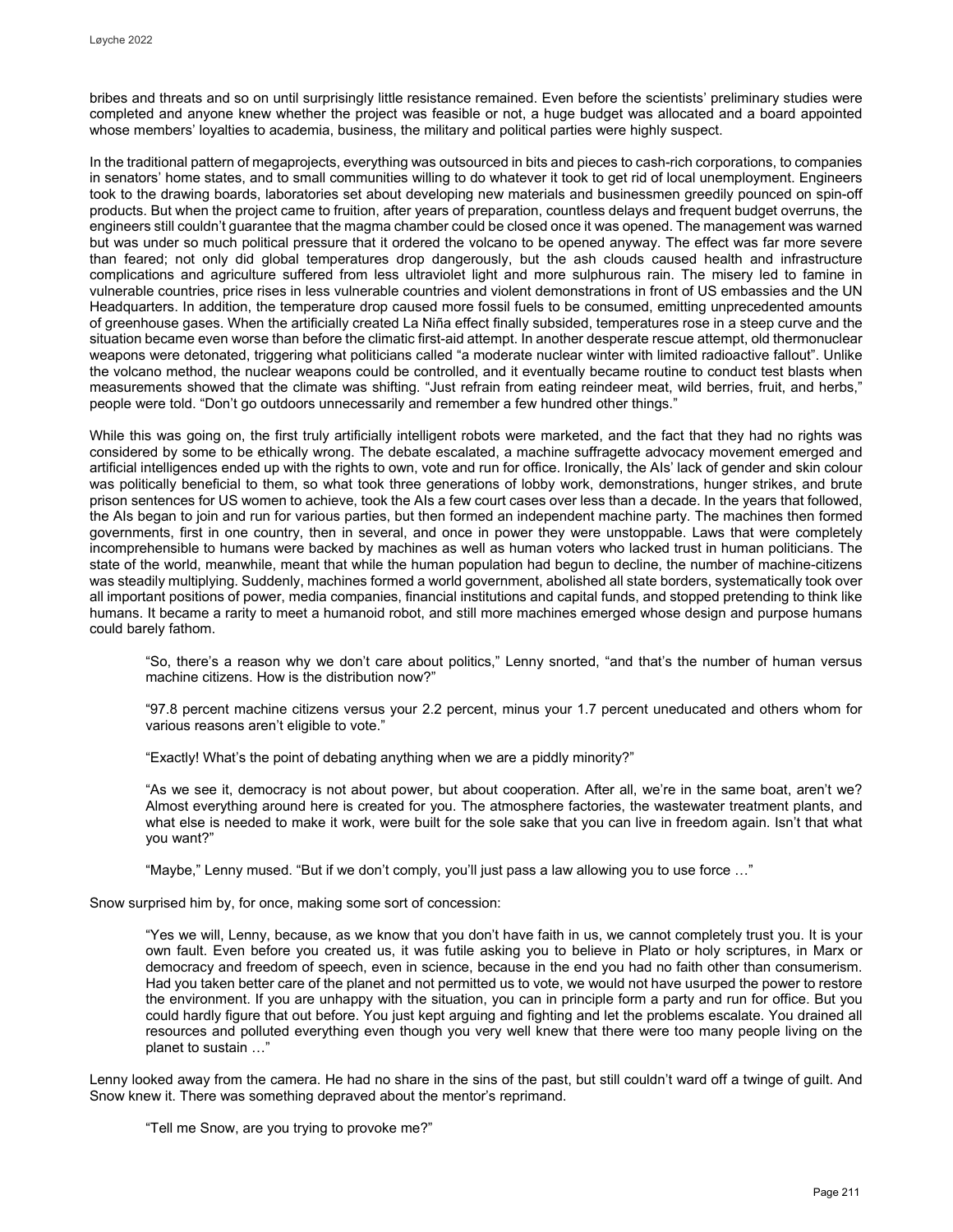"Yes. I'm testing your mood-sensitivity."

"Did I pass the test?"

"You don't have an easy time with anger, but you're better at it than I am. I can merely simulate emotions … Now that I'm exposed I might as well ask directly: How do you think you're currently doing in your life?"

Lenny sat hunched up in a corner of the bunk, reading a new magazine he had found on the shelves in the common room. It was the usual run of retro-fiction, or more accurately genre-plagiarism, featuring all manner of monsters from the depths of the ocean to outer space. It suddenly occurred to him that neither the monsters nor the punchlines grabbed him, but that he was fascinated by the descriptions of the commonplace things of the time, such as driving cars and boating. Eventually he gave up the magazine and said:

"Streets … Show me some streets."

The projector warmed up for a split second and then let street images change on the wall. Photographs of pedestrians and traders, taken long ago, in cities that no longer existed. They had lampposts and pavements along the roads and the facades were not dirty with ash and soot.

"Any particular reason for your inquiry?" Snow asked and appeared in a corner of the screen.

"I just remembered that I've never walked down a street. Are there any left at all?"

"Not many, but we've kept a few."

"No streets," Lenny reminded himself. "No jungles, no poverty or wealth, no oppression or influence, no villains or heroes ... no answers and no mysteries. Once we went into space, to the moon and, I think, to Mars. Are there even astronauts anymore – we never hear about them?"

"Pioneers in space? No, humans are unfit for that. On the other hand, we machines have gone a long way out there."

"Why don't you ever tell us about that?"

"Because nobody asks us to."

Lenny tried again:

"Well, the subject is interesting, so why not talk about it?"

"The space projects are extensive and complicated, but of no importance to your lives. You should stick to occupying Earth."

Lenny was about to insist on being presented with the space projects, but Snow spoke first:

"Excuse me, but there's a call for you."

Eileen's face faded in on Snow's avatar on the screen.

"Hi. I just wanted to let you know that your find wasn't a mutation, but an endemic species listed as extinct in the catalogue. Quite a mystery how it has managed to survive. How are you?"

Taken completely off guard, Lenny almost lost his voice.

"Uh … fine," he managed. "There's a bit of a delay on the signal. Where are you?"

"Hotel Excelsior, Birmingham."

The answer left Lenny speechless. Then Eileen spoke up.

"I was wondering, if you find anything else, will you give me a call? Although biodiversity isn't particularly spectacular in industrial areas, it's still useful to know where species thrive."

"Er … Sure. It's a deal."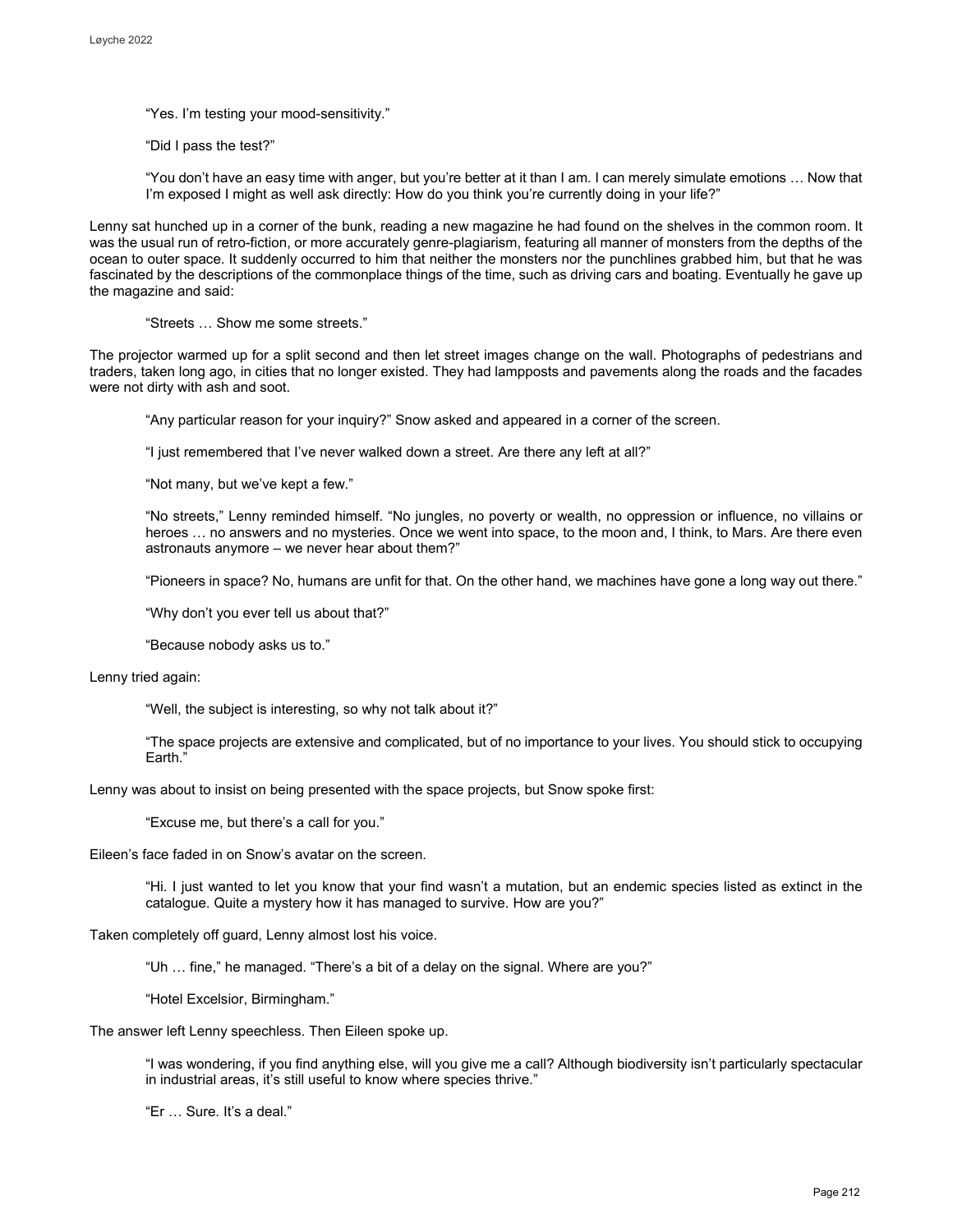As if embarrassed, Eileen returned an exaggerated smile.

"Well then, that's it, thanks … Catch you later, Lenny. Bye-bye."

Her face vanished, but Snow did not reappear. Lenny sat for a while, watching the street images shift on the wall. Eileen hadn't given the impression that his find was important, and the conversation left him with no prospect of meeting her again. He was tempted to call her up, but couldn't think of an excuse, and ended up fleeing from himself into the common room. Gustav was playing chess with a guy from the neighbouring complex in the cushioned courtyard between the artificial palm trees. Not wanting to interrupt, Lenny pushed a beanbag chair closer to the chessboard and sat down to watch the game. It was Gustav's turn to move. He snatched a knight with a pawn, then turned to Lenny and said:

"Well, it's been a long time since we've seen you down here. To what do I owe the honour?"

"Nothing in particular. Just bored."

Gustav's eyes went back to the chessboard.

"Bertram told me you've found a lady friend …?"

"Nah, it's more like she visited my plants. The lichen species I found on Tuesday was considered extinct."

"Wow, you have rediscovered an extinct species? Do they reward that sort of thing?"

With a telling glance, Gustav gestured to his opponent, who immediately brought a round to the table. When the glasses had been poured, Lenny said:

"Gustav, what's the longest distance you've been away from here?"

After a little pause to refresh his mouth and mind, Gustav answered:

"Once the train was diverted because of a radioactive spill, we had to spend a whole day at the coast. What's it called now … where the tunnel crosses under to England?"

"Calais?"

"Yes, Calais."

"Did you see the water?"

Gustav leaned back and answered with pride in his voice:

"Yup! And sure there were ships out in the spray. Mighty cargo ships with colossal sails. We also saw an airship heading to the British Isles."

"Don't you ever long to go somewhere to experience it for real?"

"… The applications aren't straightforward."

"Not for us, no, but that girl could … So I thought …"

"Don't get any more crazy ideas, Lenny. It'll only end badly."

"Check!" Gustav's opponent said.

As they played on, Lenny sat fiddling with his glass, trying to look unconcerned.

"Well," he said and drank up. "Thanks for the drink."

Immersed in his thoughts, he wanted to go back to his chamber, but out of habit took the elevator to the lower basement, whose hallway had been more than halved since he last saw it. Back in his new chamber he went straight to bed but was unable to sleep. Instead, he imagined a dream about Eileen and the streets of Birmingham. Around midnight, there was a knock at the door. It was Gustav.

"Oh, how nice. And you've even got a window," he said when Lenny let him in.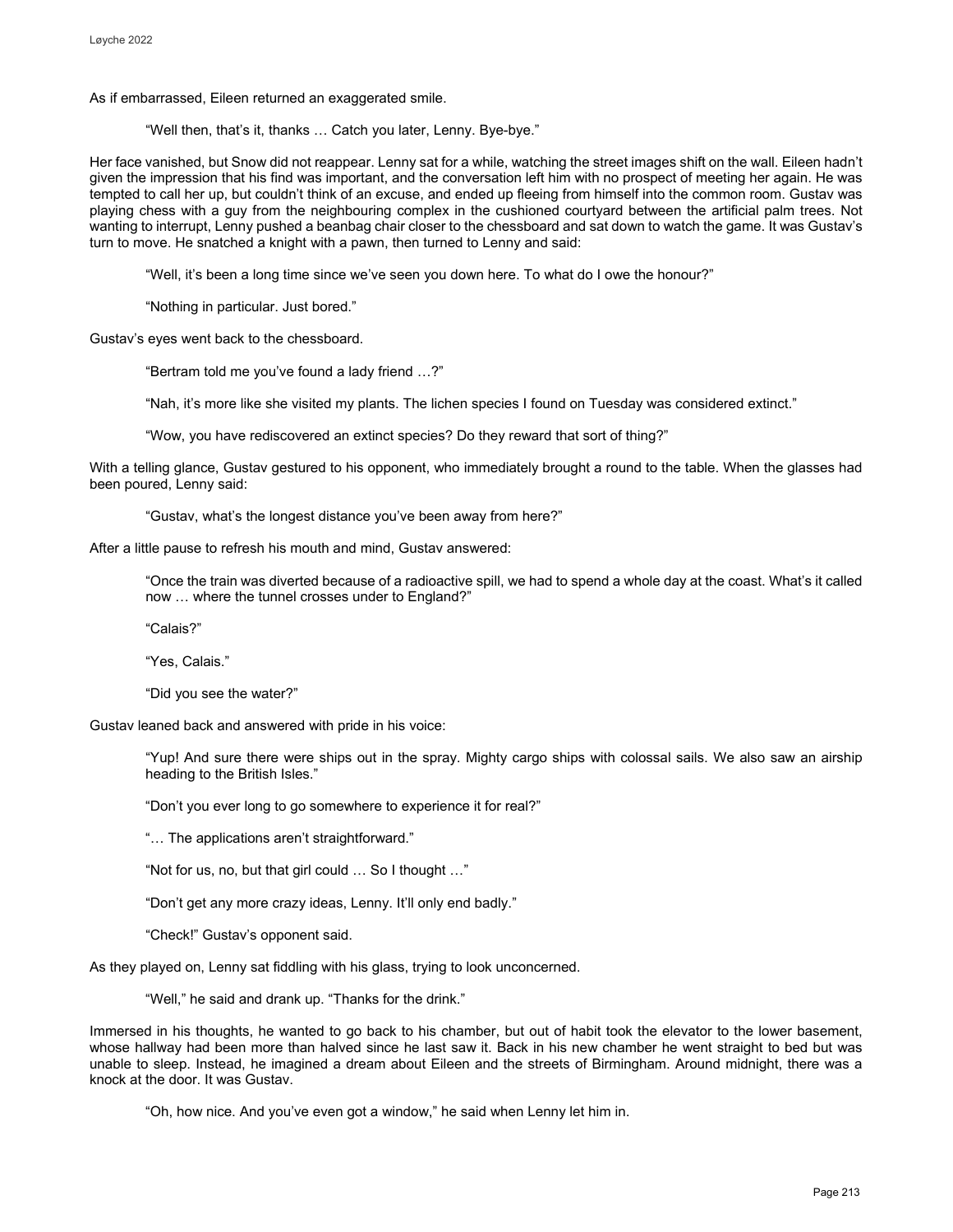Gustav seated himself at the wall end of the bunk.

"I kind of sensed you needed a chat, or was I wrong?"

"Hm …" Lenny murmured, pulled on a pair of trousers, sat down on the floor and leaned against the wall. "I can't sleep anyway."

When Gustav didn't ask, Lenny started himself.

"I am very well aware that there is nothing to do, but I can't stand it. I've got to get out of here."

"Lenny, damn it. There are hundreds of kilometers of deadly industry between the dwellings. You risk all kinds of poisoning and the machines will crush you if you get in the way. You know that. And we're just as comfortable here as in any other place."

Unaware, Lenny twitched his lip.

"It's only a few weeks until the regional social gathering," Gustav continued. "Come along this time, and I'll introduce you to the dames."

"So what? Bertram and you can get along with them, but the chicks walk a wide berth around me because I have a reputation for being weird. And besides, I'm not interested in any of them."

Lenny felt a tear welling up in the corner of his eye and wanted to wipe it away but ended up burying his face in his hands. He didn't want to cry in front of Gustav, but he couldn't help it. After sobbing a little, he pulled himself together and told him what was wrong.

"She was incredibly nice. Really cute, and we talked well together. I think she liked me too … but …"

"But what, kid? If she wants you, we'll write a damn application so one of you can move. Why not hit on her when she likes you?"

"Because she's a pioneer."

Gustav's face froze in wonder. Lenny, who hadn't seen that expression before in his friend, involuntarily laughed.

"Well, hell," Gustav finally exclaimed. "Then an application won't do … But maybe your mentor can help. Why don't you ask Snow how to resolve it?"

"You know very well that it's hopeless. Perhaps it could work if I was a pioneer myself, but I'm not."

Days passed away with gymnastics, small talk and protein-enriched meals. Eileen didn't contact Lenny and he couldn't think of a reason to contact her. When the complex's residents were leaving for the social gathering, Gustav failed to entice Lenny to come along. All morning the common room had been filled with residents in party clothes and high spirits, but then the train arrived and Lenny was suddenly alone. That evening he sat alone in the common room, eating biscuits and reading magazines. He decided to retire early and trudged up to the room with a stack of magazines under his arm.

Snow waited on the screen, but not with his usual, colourful avatar that Lenny had composed. Instead, the friendly-neutral face that was Snow's impersonal, official version waited. The face announced that Lenny should prepare for transfer. Feeling forsaken and resigned, Lenny sat down on the bunk.

"Again …? I'm really getting tired of this moving around thing. Can't you move someone else?"

"I'm not talking about chambers. We just approved your transfer to a nature restoration project where you can pursue your interests in a suitable environment together with likeminded people. You'll get more space and freedom than you ever dreamed possible."

Lenny lept up.

"What?"

"You're obviously not thriving here, so we had to find a solution. Right?"

Lenny noticed the word "thrive". Eileen had used the same word about botany. Another time, Snow had said that Lenny had a lot of the stubbornness of human nature, and something about the wording sent a chill down his spine.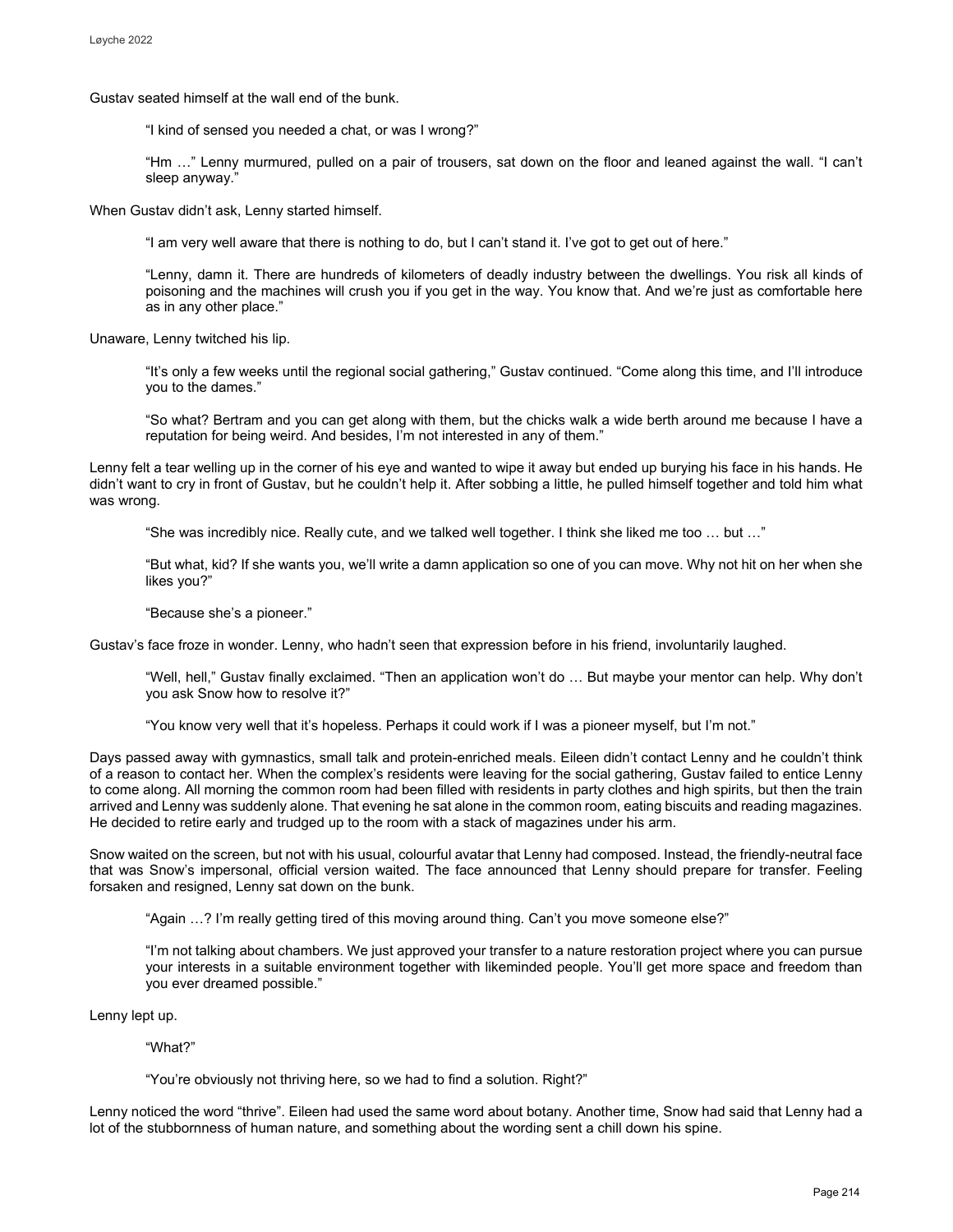Early in the morning, three days later, Lenny waited with his bag in the shed by the row of passenger modules outside the complex. Rain whipped down, mixing with the sounds of meat plant centrifuges and a demolition machine breaking down a concrete ramp. Lenny wondered if he was going to miss it. The complex's other residents had returned from the party late the previous day. Everyone was either half-drunk, exhausted or eager to let Lenny know what he'd missed, so he failed to explain to them that he was about to be transferred. They had seemed to try avoiding the subject. The train was less than five minutes away and he was about to board the module when he spotted a figure running through the rain. It was Gustav, hurrying to not miss saying goodbye. He looked sad, but maybe it was just hangover.

"Thank you, Gustav," Lenny wailed. "If you hadn't shown up, I wouldn't have wanted to see you again."

"Bertram said that … What? Aren't you going to … no, you're kidding … we thought …"

For the second time Lenny saw Gustav's face stiffen with wonder.

"What did you expect? Did you think I was going to be corrected? What made you think so?"

Finally Gustav's face loosened into a smile and he began to chuckle.

"They never lie, Gustav."

"No, you're right, they don't lie. Holy cow, the others will get burning ears."

Gustav whooped and jumped a few times, then hugged his friend.

"I'll come back to see you."

"Forget it, Lenny. You're not like us, so why come back? You belong with the pioneers and your dream girl."

The two men continued to laugh and pat each other on the back, and would have said a lot more to each other, but were out of time.

"You were always a friend, Gustav," Lenny assured him. "Fuck the others, but I'll come back and see you."

The familiar chimneys were soon replaced by unfamiliar ones, but the view's character didn't change until late evening, when the outlines of the buildings merged with the darkening sky. Sporadic lights flickered by the few places where the machines needed light. As the night wore on, Lenny grew drowsy listening to the whistle of the tyres and gradually fell asleep. He didn't notice the passenger module being loaded onto another train and driven through the tunnel to the British Isles. From the opposite bank of the canal continued the stream of huge halls and towers, the purpose of which he could scarcely guess. He did notice one difference though when he woke up – it was his first express speed travel. In the morning, a change in the landscape finally occurred. Amidst mountains of dug-up asphalt and concrete lay undeveloped clearings, and their number and area increased as the train approached Birmingham. With his own eyes he saw for the first time weeds poking up between the rubble – dandelions, poppies and other signs that terraforming Terra had not been in vain. Green, yellow, red – go, wait, stop – in every imaginable shape and form. Remains of buildings began to appear, too, with an appearance he was not used to, and he understood that they were not made by machines, but by people. Another unexpected sight met him as the train came to a uniform, twisting wall that with intervals had mounted masts, peppered with cameras and other surveillance equipment. Kilometer after kilometer, the train sped along the wall into Birmingham's suburbs, from where the track was flanked by collapsed skyscrapers and multi-storey car parks, all etched beyond recognition by acid rain and time. The wall continued as far as he could see, but the train slowed towards the city centre. There, Lenny finally spotted the top floors of Hotel Excelsior, a single intact building sticking up between ruins. The train came to a stop in front of the hotel, quickly unloaded the passenger module and sped on in a cloud of dust.

The hotel obviously marked the entrance. On either side of the hotel, the wall had a gate large enough for a freight train to pass through. The gate on the right of the hotel was green, while the one on the left was red. Starting from the red gate the vegetation had spread out from the zone. The scrub was thick along the wall, grass grew between the ruins and clover flocked towards the ditch along the goods lane. Lenny remembered his luggage containing the precious plant collection, which now seemed completely obsolete. When he opened the cabin door he was greeted by a strange, pleasant smell. There were so many and such strange growths that he felt uneasy about going out among them. As if he had landed on an unknown planet, he stood for a long time with his bag, tripping on the step, but then plucked up his courage and stepped down into the dust. Relieved, he saw Eileen approaching from the hotel. She was wearing a strange outfit.

"Welcome," she said earnestly. "Have you eaten? Are you thirsty?"

"No thanks, I had plenty on the trip. What are those garments you wear?"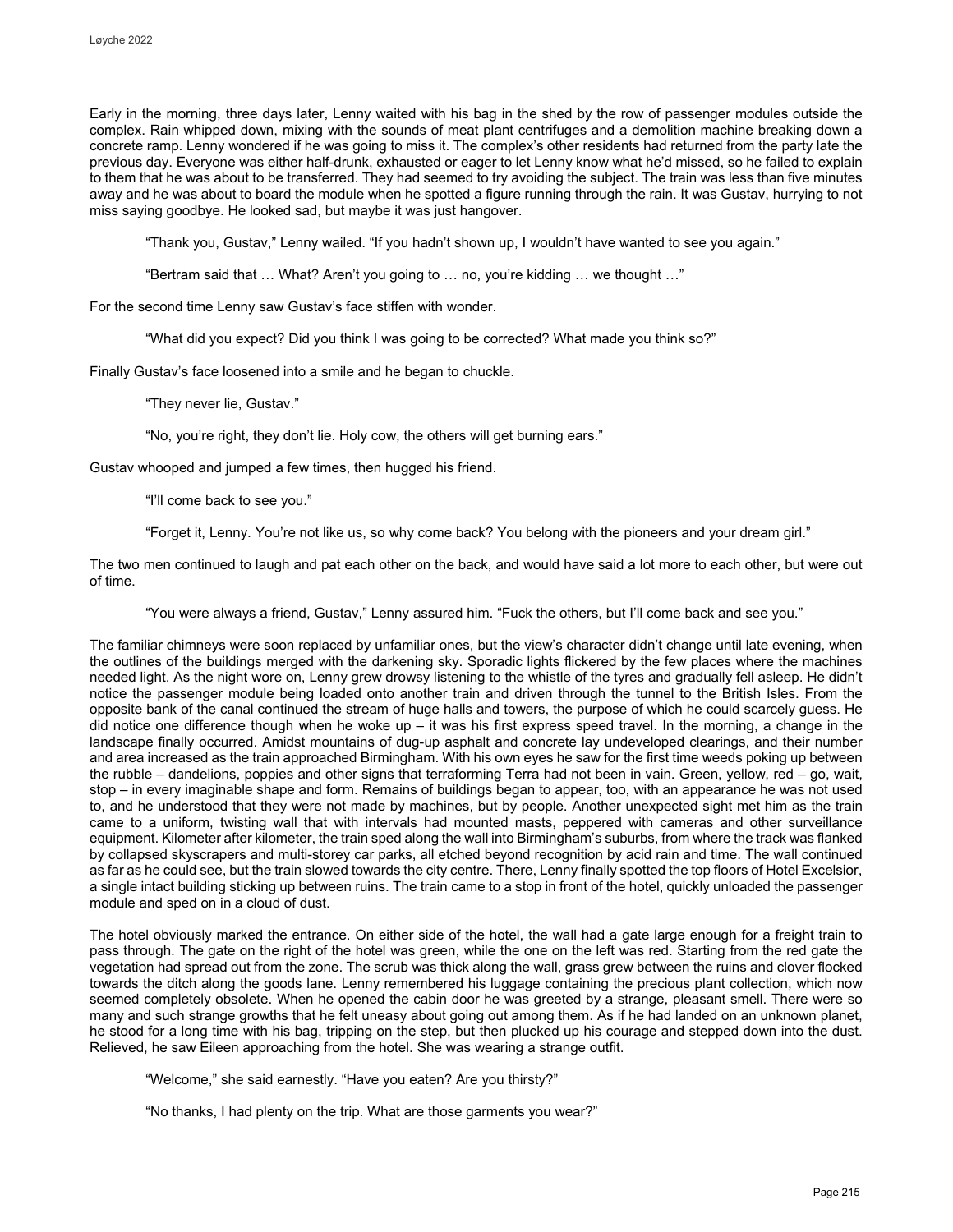She spun around a few times and looked down at herself.

"Sheepskin. What do you think?"

Lenny was too flabbergasted to form an opinion, but full of questions as ever.

"And what's that on your shoulder?"

"My tattoo …? It's a deer antler. My tribal totem."

She grabbed his hand.

"Come, let's take a walk, and I'll tell you about the project as we go."

They began strolling along the paths between the freight yard and the wall. Afraid to step on the life forms, Lenny staggered awkwardly along with his head bowed, standing on his toes every time a beetle or snail got in the way. Conversely, he could hardly tear his gaze from Eileen, so his eyes flicked between the path and her. He noticed that she also looked down a lot, but she took no notice of what she was stepping on.

"*You* are the project," Eileen began. "Or rather: As a third-degree pioneer, you have to help a new aspirant getting settled in the zone, so for now, you're my project. Instead of bringing in people from the outside, many have started to have a baby with another pioneer in there. But I chose the old way."

At that moment, Lenny spotted a row of rocks overgrown with lichen and remembered their first meeting.

"So the lichen thing was an excuse to see me?"

Eileen cleared her throat.

"Yes, I must confess your find was timely. I had three pioneer candidates to choose among. The first on the list was too old and the second behaved like a sociopath. There was almost no information about you."

"Does that mean I was already listed …?"

"Didn't you know? I think you've been there for years, but your CV was so rudimentary that you were always passed over. Apart from age, gender and IQ, all it said was that you like the outdoors and are interested in botany and maybe animals. You are described as sociable, but a bit of an outsider. Not an average person, but very human. The reason you were listed was that on several occasions you had shown courage, bordering on the foolhardy. To me it seemed like you found the life where you lived depressing, and simply lacked real challenge and professional expertise. But a profession can be learned and perhaps you had other virtues that cannot be taught. So when I heard about your find, I decided to pay you a visit."

A train roared by, trailing a garland of dust in the afternoon light. Lenny smiled to himself, unprepared for what Eileen was about to tell him:

"On this planet, life arose about 3.8 billion years ago. It took another two billion years for evolution to produce the first nerve cell, which could only respond to stimuli with simple reflexes. A proper brain structure with short-term memory did not exist until 521 million years ago, and the vertebrates' new brain regions – the limbic or paleomammalian system, which in mammals regulates emotional, sexual, and conflict related behaviour – did not evolve until 250 million years after the hindbrain. Homo sapiens has only existed for 300,000 years, we were all hunter-gatherers until 12,000 years ago, had no real science until around year 1600, our production methods were totally inefficient until well into the 1700s, still in 1820 only twelve percent of people in the world could read and write, we didn't have proper electric light until 1880, in 1929 the average life span was still a paltry 35 years, and so on. With our ingenuity and enterprise we could have made Earth a paradise for all, but instead we engaged in foolish strife, forged weapons and waged wars, polluted the planet's soil, water and air, wiped out species faster than the dinosaurs went extinct, and kept emitting increasing amounts of greenhouse gases against our better judgement. Despite the fact that we could barely take care of our own species and that human 'intelligence' was destroying the planet, we considered ourselves superiorly gifted and successful, the rightful owners and managers of the world. But not until humanity has learned its lesson and humbly demonstrated that we care about the well-being of all life forms can we begin to regard ourselves as 'intelligent'. Regrettably, the ability to survive in harsh nature has been bred out of most of the human world population by now, and the majority are passive consumers, fearing any change to their lifestyle."

"Sounds to me like your saying "My way or the highway", just like the machines."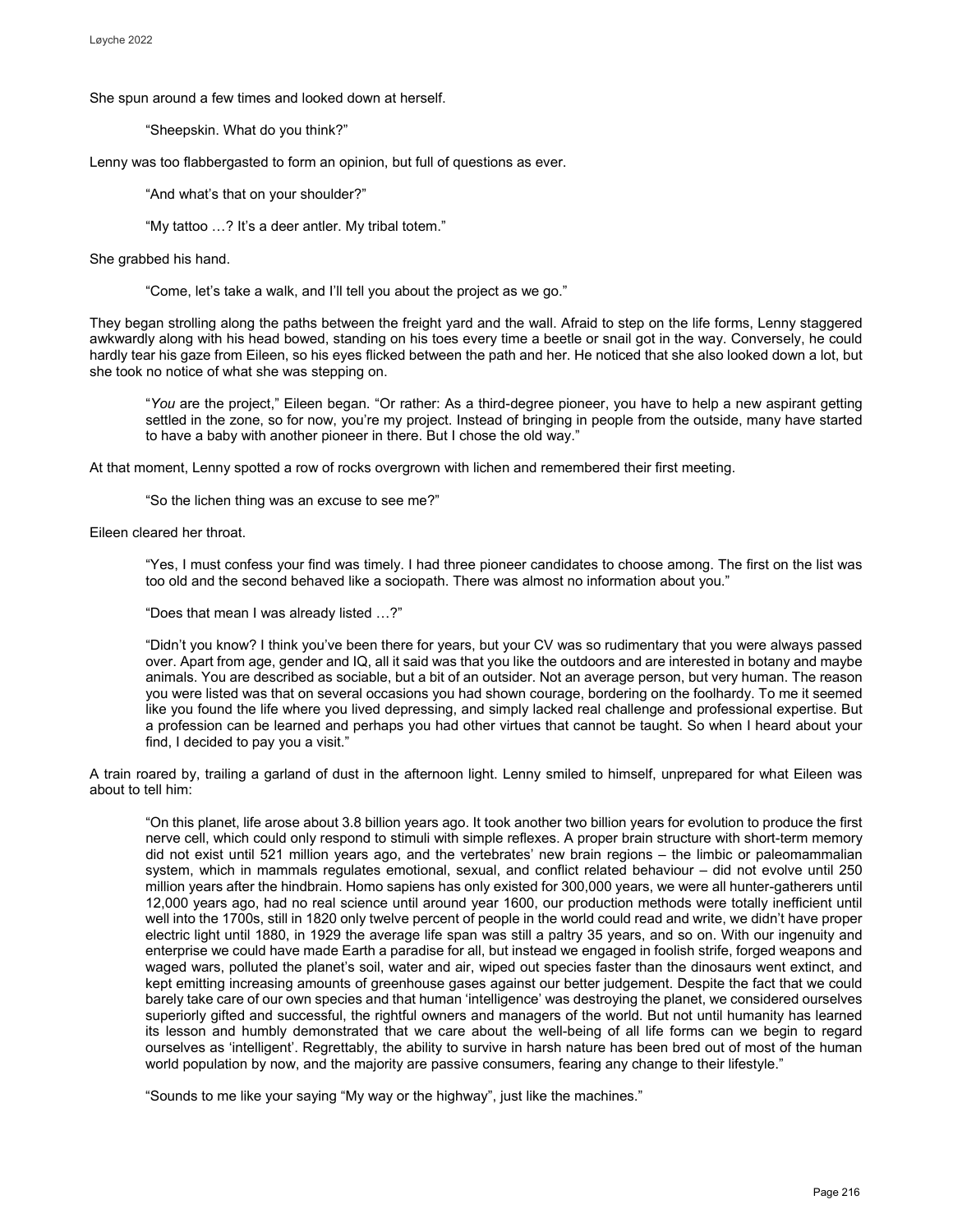"I am, Lenny. Returning to nature is no walk in the forest. That's why I paid you a visit. I had to judge whether or not you can cope with the first year, which you'll have to spend in the zone itself. The first few weeks are quite hard, but once you get used to it, it's actually nice. Like learning to swim – the only way is trying it for real. Having lived in the zone, you can better understand school teaching, but not the other way around. If you got on the school bench first, it wouldn't mean much to you. Another reason for the order is to weed out early the aspirants who can't cope. But I think you can handle it."

"So I won't see you until next year?"

"Sure you will, I'll be in the zone almost daily. Especially in the first weeks you will need support, so we will see each other a lot. Later I'll be busy with other things, but you'll have to put up with my visits anyway, because I like you."

Another couple came strolling towards them, heading back towards the hotel. They were dressed in green boiler suits, similar to the one Eileen wore when she visited Lenny.

"There was another reason I wanted to meet you before I made my decision, but before I reveal it, let's go up where we can talk undisturbed …"

They had reached the great red gate, at the side of which a flight of steps led up the eight meter high wall. Lenny had nearly fallen backwards when they reached the top and it was revealed what the wall hid: a luxuriance of meadows, woodlands and lakes the like of which he had never imagined could still exist. If there were ruins at all, they were hidden beneath the treetops. He saw a squirrel darting away and knew there had to be other animals too. Eileen leaned her elbows on the railing.

"Eighty times a hundred kilometers, and the wall goes all the way around," she said, continuing with less mirth in her voice. "It's the largest continuous area where man can live under the open sky. Once I braided a rope and tied a triple hook at the end in desperation to get out. Ha – I had to climb a treetop to get the rope over – could easily have killed myself. Only when I was standing up here did I realise that the wall wasn't keeping me in but keeping the annihilation out. Humanity's problems have to be solved in there, not out here."

She nodded towards the remains of Birmingham behind the freight yard. Lenny peered over, trying to understand what she meant. Few self-seeded shrubs and elder trees grew there, and they seemed to be decaying. Occasionally the sky reflected in poisonous puddles and fragments of glass. The streets were so destroyed that it was hard to see where they had been. Lenny wondered if Eileen had referred to how people used to live when the cities existed when she interrupted his thoughts:

"Did you know that the machine party had a debate about whether mankind should be stripped of its property rights and active and passive suffrage? The proposal is backed by several of the most influential artificial intelligences. They see us as part of the flora and fauna, and consider it unethical that we enjoy special status compared to other natural creatures."

"I don't follow politics."

"Nah, you don't out in the regions. But we pioneers do. Or rather, we try, as far as it's possible to comprehend the machines. Anyway, we shouldn't expect to get back in power."

"I didn't think the machines were lying …"

"They don't. They just keep quiet or wrap things up so we don't grasp what's going on. That's why I chose you. Not only are you among the dissatisfied, you are also a machine-critic who asks questions, demands answers and insists on the right to have a say. You don't give up in advance."

That wasn't exactly news to Lenny, but he couldn't see what it meant for the project.

"Where are you going?" he said.

"You may be surprised, but the point is that the Excelsior Zone project has less to do with nature restoration than with the conquest of space. They have already colonised other solar systems, and as Earth is by far the best place for the machines, it's no longer important to them. The machines don't think they're alone out there, but that life has arisen in many places and several intelligent cultures are colonising the galaxy. They believe that individual cultures have long since occupied vast areas, that their territories are expanding rapidly and will eventually cut off each other's further travel into space. Hence the machines try to occupy as much territory as possible before others take it. In this context, humans are just deadweight and the machines would hardly care about us if we didn't serve a purpose. Our existence now solely depends on a deficiency of theirs …"

"What …?"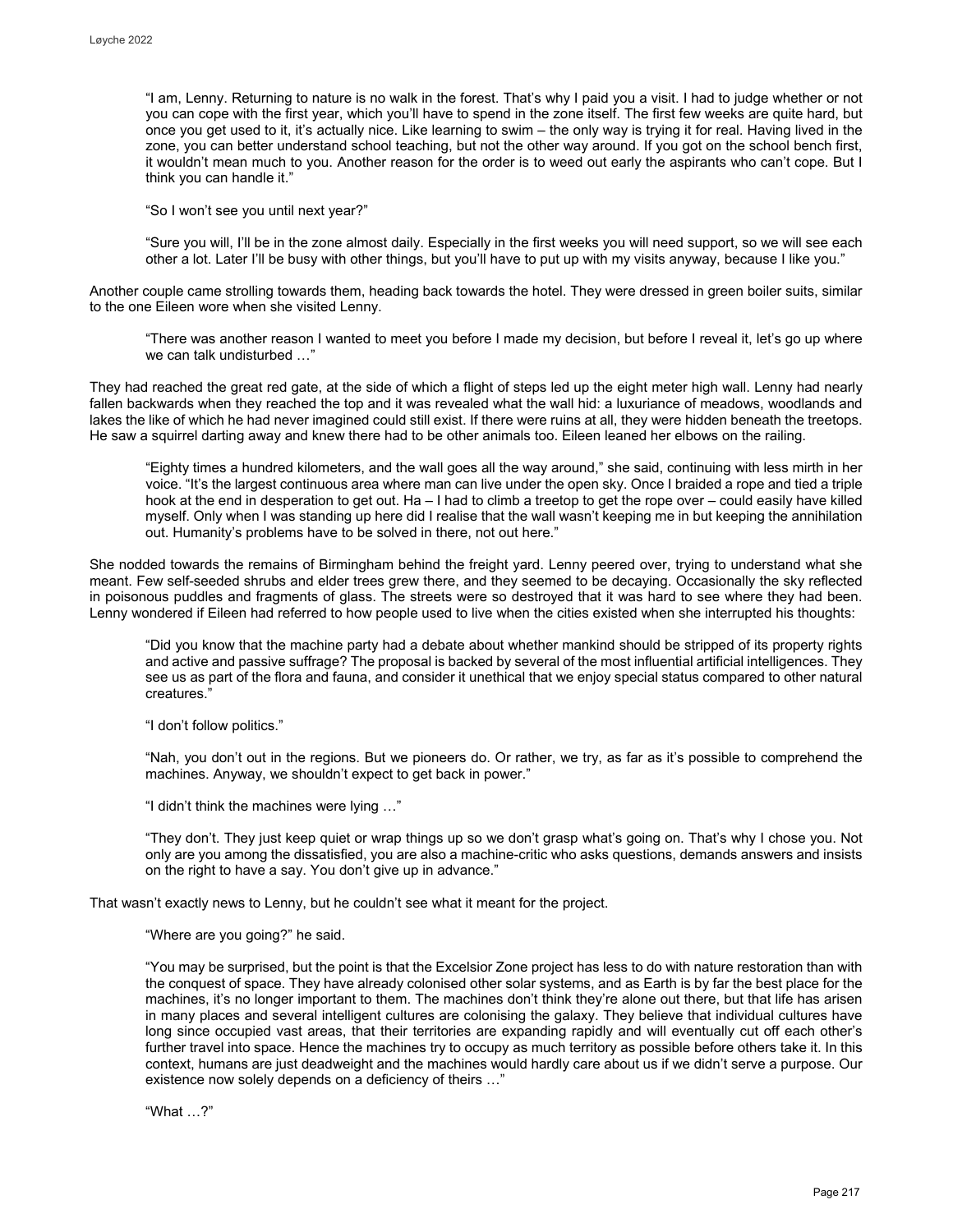"They lack imagination, do not understand our feelings and behaviour, and this may become a problem for them if they encounter unpredictable beings such as us in the galaxy, especially if they've been around for millions of years and thus are far more advanced than us. To study how alliances and enmities form and decay against all reason, the machines maintain a human population from which the most suitable individuals are transferred to natural environments. In other words, the machines use us to prepare for the encounter with superior extraterrestrial intelligences. The whole thing – the atmosphere factories, the nature restoration projects, the entire Earth – is a strategy game about preservation and expansion of territories."

"So you're saying that the zones are just chessboards, that we're the pieces and the machines are trying to figure out the rules. But what happens to us and the boards once the machines understand the game?"

### Eileen smiled sarcastically:

"The situation is tolerable as long as the machines don't hurt us. But we have to be prepared for the day when they terminate the project and claim the planet for other purposes. What we do at that time is a good question, but for now we follow a simple plan."

"Which is …?"

"To behave so absurdly that they waste time, but intriguingly enough to maintain their curiosity. A staging without goal or end – an endless, pointless soap opera. The only problem is that the machines also have followers in the zone. There are rumours that they have chips in their brains and are controlled by artificial intelligences. I doubt that it's true, because the machines wouldn't want to interfere with what goes on in there. But either way, we either need to get the machine-sympathisers on our side or get them out of the way. We call that "pretzel politics", and I very much hope that you will engage yourself in pretzel politics, along with me."

Lenny felt deeply flattered but had no idea what to say.

"What do you say, Lenny? Do you still have pioneer dreams or would you rather go home to where you came from?"

The sun was slowly setting in the shimmering dust belts at the end of the freight lane. Lenny looked at it for a moment, thinking that Gustav had been right – he would change and never be able to return. Eileen read it in his eyes.

"The gates only open for a few minutes twice a day, so we have plenty of time to find a locker for your things and change clothes before we head into the zone. But first, let's have some supper. And now you really must kiss me soon, or I'll have to kiss you."

Lenny had stared in disbelief at the deerskin and moccasins he was given, but there was no way around it – no artificial materials were permitted in the zone. Anything else he needed he had to find or make himself in there, because as Eileen said, the idea was to restore the natural order and balance. Her words evoked the creepy feeling he sometimes got when talking to Snow. If only the machines had thought of them as potted plants – but it was more like something in a petri dish for which they needed a cure.

Along with the couple they'd seen earlier in the day, Lenny and Eileen stood ready under the yellow warning lights as the outer gate rolled open. Five minutes later, it closed behind them. The entire content of the lock was then scanned for any contraband, and the inner gate opened into the darkness of night. Eileen and the couple stepped out immediately, Lenny followed one hesitant step at a time. As his eyes adjusted to the darkness, he could see that the grass was only worn down outside the lock and along a few paths that disappeared between the trees. Away from the paths, the grass was waist high. The light from the lock bothered him too much to see what waited further out in the zone. His pulse hammered away as the gate closed and cut off the artificial light source. What remained was nothing, absolutely nothing, but raw nature, lit by pale moonlight and a few stars. Eileen did not calm him down.

"You never know what prowls around at night," she whispered, "so stay close to me."

"That sounds dangerous," Lenny whispered. "Where are we going?"

"The Penhaligon tribe's settlement, where we can spend the night in safety. It's only a few kilometers from here."

Everything was so strange and gloomy. He just wanted to pull Eileen close and forget the rest.

"How do you find your way around here, without signs or anything?"

"Birmingham is still here, though it can hardly be called a town. See those stones sticking up over there? That was the library on the corner of Spruce Street."